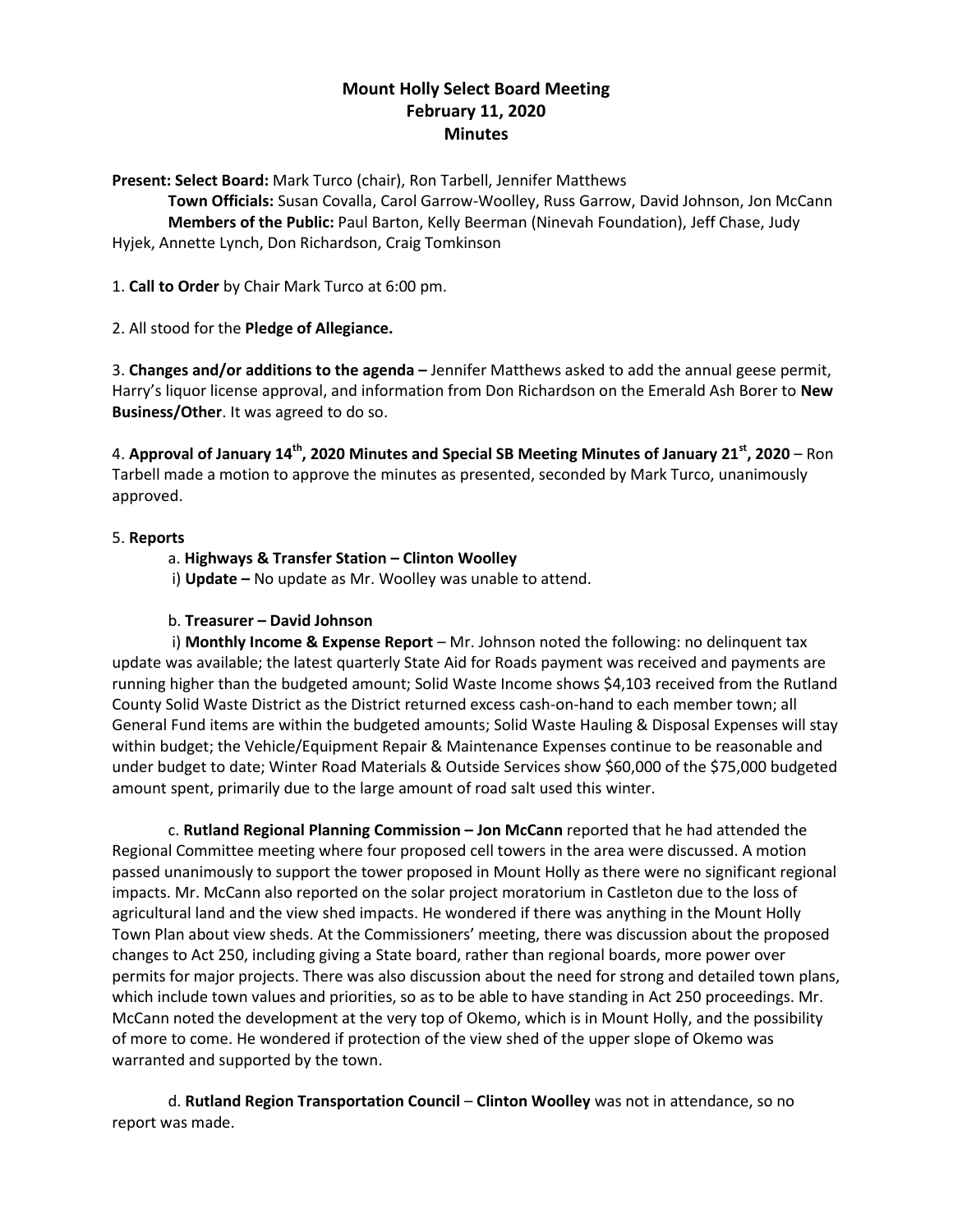#### 6. **Ongoing & Old Business**

a. **Latest PFAS Test Results –** Richard Spiese from the VT Department of Environmental Conservation notified the Select Board that there was no PFAS contamination found in any of the wells neighboring the Mount Holly School; this includes the wells serving the town office, town garage, Mount Holly Volunteer Rescue Squad and Mount Holly Volunteer Fire Department buildings. Letters were sent to those neighbors whose wells were tested to inform them that their wells were free of any PFAS contamination. Additional testing and investigation will take place at the school in an attempt to pinpoint the source of the PFAS contamination that is on-going there.

b. **Lake Ninevah Aquatic Nuisance Control Grant-in-Aid Report & Request – Kelly Beerman –** Mark Turco as Select Board Chair signed the necessary documents for the grant submission. Ms. Beerman stated that funding announcements would be made in March with the grant agreement to follow in early summer. The grant this year is similar to those in previous years in that it asks for funds to support diver surveys and boat launch greeters looking for any Eurasian Watermilfoil and Eurasian Waterwort. This year's project has a budget of about \$25,000 with the hopes of receiving about \$10,000 in grant funds; the Ninevah Foundation will cover the additional expenses through fund-raising efforts.

c. **Other** – There were no other items.

#### 7. **New Business**

a. **RRPC Emergency Mutual Aid Agreement –** Select Board members reviewed the agreement which spells out the terms for one town providing aid (personnel, equipment, materials) to another in an emergency. Annette Lynch asked what would be defined as an emergency. Mark Turco responded it could be natural disasters, fire & rescue, flooding issues. Jennifer Matthews noted the disaster could be "natural, mechanical, human-made, technological, or civil . . . " At the RRPC meeting, Jon McCann said the agreement was explained as a way for towns to recoup costs when helping other towns, particularly in a FEMA-declared disaster. Jeff Chase asked about what documentation would be needed. Ms. Matthews replied there was a Mutual Aid Request Form which asked for details about the request (type of disaster, repairs needed, assistance needed, etc.).

b. **Agenda Items & Documentation –** Ms. Matthews reminded all that agenda items are due by noon on the Wednesday before a Select Board meeting. She also asked that any documentation related to agenda items be submitted by noon on the Monday before the Select Board meeting, so that Select Board members have time to read and review the information. Otherwise, items and documentation will be moved to the next Select Board meeting and agenda. Annette Lynch asked if it would be possible to have the Treasurer's Report put up on the website before the Select Board meeting. David Johnson said the report would be incomplete, but an incomplete report could be made available.

c. **Other** – Jeff Chase asked if there had been a secondary PFAS testing at the Mount Holly School. Mark Turco replied yes and the PFAS test results were still high.

Don Richardson stated he is on an **Emerald Ash Borer** task force, trying to deal with what could be an epidemic coming this spring. The task force is drawing up a plan to present to municipalities on how to take an inventory of ash trees along town roads and right-of-ways. Mr. Richardson plans to have information to pass out at Town Meeting to property owners about the Emerald Ash Borer and the need for an ash tree inventory on their own property. He plans to meet with Road Foreman Clinton Woolley in the not-too-distant future to discuss plans for an inventory along town roads. Kelly Beerman mentioned that the Ninevah Foundation is also addressing this issue and they would be happy to collaborate and support the Town in education efforts and an inventory of ash trees. Jon McCann noted it was important for second homeowners to not move firewood as the beetle is easily transported that way. All agreed education was the starting point to address the peril of the Emerald Ash Borer with a number of ideas for how to do so discussed.